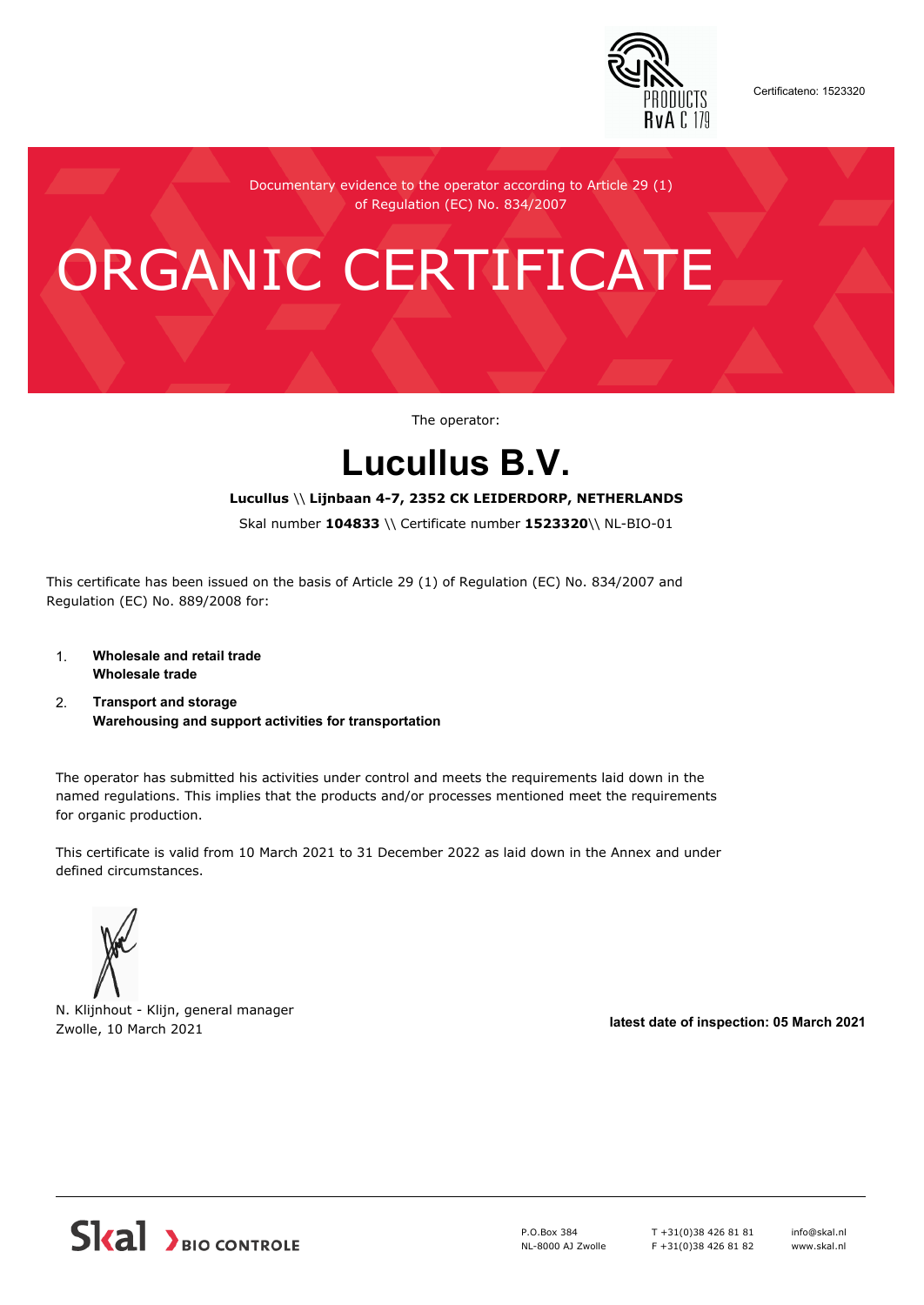## **Annex**

**Lucullus** \\ **Lijnbaan 4-7, 2352 CK LEIDERDORP, NETHERLANDS** Skal number **104833** \\ Certificate number **1523320** \\ NL-BIO-01

This operator has been certified for the following products or processes under

### **certificate number 1523320**

**Warehousing and support activities for transportation**

| number          | definition                                        | category                  | size |
|-----------------|---------------------------------------------------|---------------------------|------|
| 52.1            | <b>Warehousing and storage</b>                    | Organic                   |      |
|                 |                                                   |                           |      |
| Wholesale trade |                                                   |                           |      |
| number          | definition                                        | category                  | size |
| 46.20.1         | Import of organic products from outside<br>the EU | Organic                   |      |
|                 | 46.20.2 First consignee                           | Organic                   |      |
| 46.38.3         | Specialized food and beverage wholesaler          | Organic                   |      |
| number          | definition                                        | category                  | size |
| 110595          | Rish Org. Coconut Oil 250 ml                      | Processed >95%<br>Organic |      |
| 110598          | Rish Org. Coconut Oil 500 ml                      | Processed >95%<br>Organic |      |
| 110882          | <b>Biologische Bumbu Nasi Goreng</b>              | Processed >95%<br>Organic |      |
| 110886          | <b>Biologische Bumbu Bami Goreng</b>              | Processed >95%<br>Organic |      |
| 110887          | <b>Biologische Bumbu Ayam Pedis</b>               | Processed >95%<br>Organic |      |